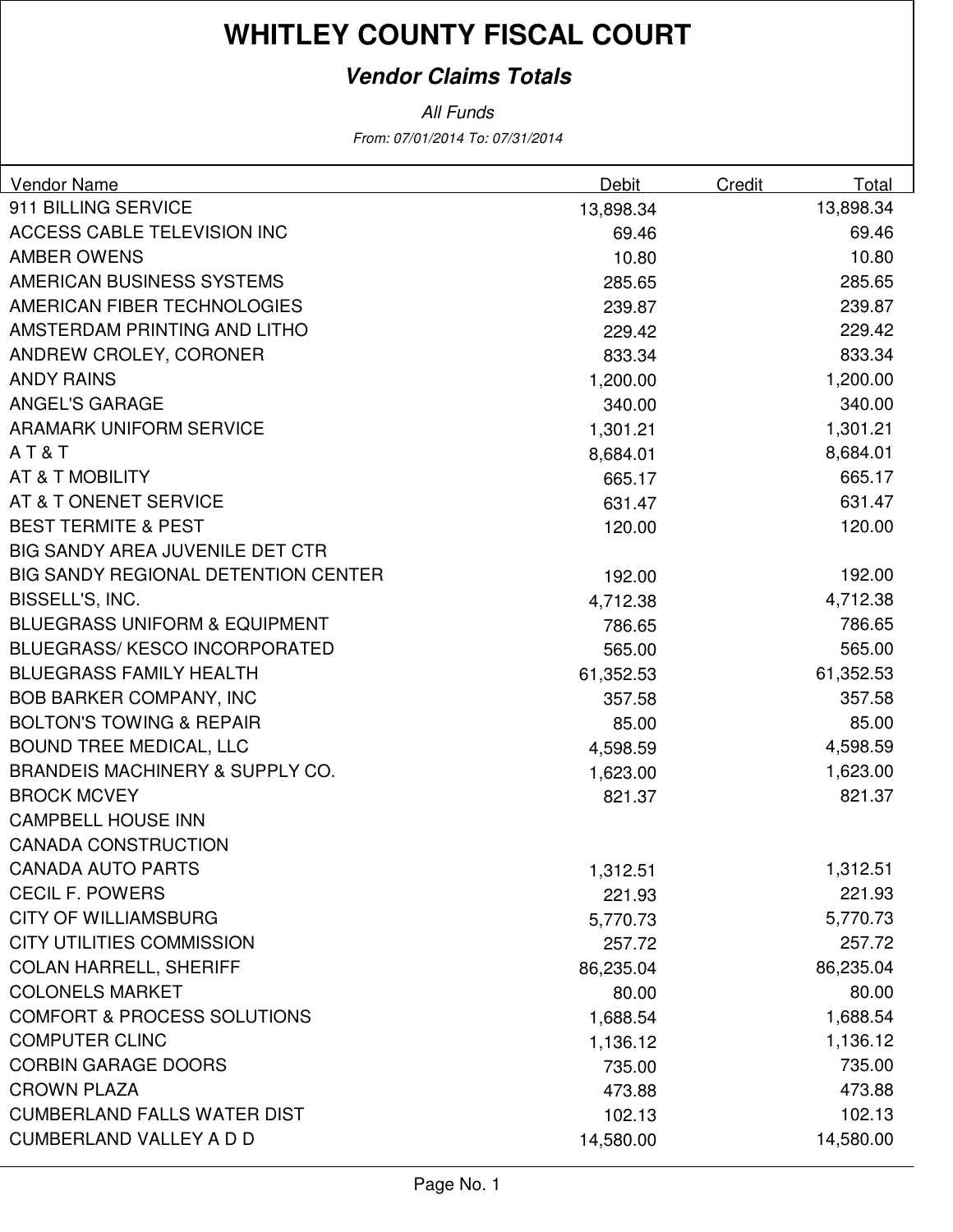### **Vendor Claims Totals**

All Funds

From: 07/01/2014 To: 07/31/2014

| <b>Vendor Name</b>                  | <b>Debit</b> | Credit | Total     |
|-------------------------------------|--------------|--------|-----------|
| CUMBERLAND VALLEY ELECTRIC, INC.    | 1,212.62     |        | 1,212.62  |
| DAIRY QUEEN GRILL & CHILL           | 197.16       |        | 197.16    |
| <b>DAV</b>                          | 888.81       |        | 888.81    |
| <b>DAVID OWENS</b>                  | 135.60       |        | 135.60    |
| D C ELEVATOR COMPANY, INC.          | 550.00       |        | 550.00    |
| <b>DELTA DENTAL</b>                 | 1,779.78     |        | 1,779.78  |
| DELTA NATURAL GAS CO., INC.         | 1,976.56     |        | 1,976.56  |
| <b>DISH NETWORK</b>                 | 202.58       |        | 202.58    |
| <b>FAMILY DOLLAR STORE</b>          | 393.05       |        | 393.05    |
| <b>DORMAN PATRICK</b>               | 81.95        |        | 81.95     |
| <b>ELLIS SANITATION</b>             |              |        |           |
| ELLISON'S SANITARY SUPPLY CO., INC. | 150.72       |        | 150.72    |
| EMCON HOME GUARD, INC.              | 1,860.00     |        | 1,860.00  |
| <b>EZ COUNTRY</b>                   | 495.00       |        | 495.00    |
| <b>FELICIA FORE</b>                 | 153.78       |        | 153.78    |
| <b>FLEETONE</b>                     | 10,978.09    |        | 10,978.09 |
| G & C SUPPLY CO. INC.               | 193.27       |        | 193.27    |
| <b>G &amp; E DRIVE-IN</b>           | 340.00       |        | 340.00    |
| E.J. HAAR                           | 585.00       |        | 585.00    |
| <b>HAMPTON INN &amp; SUITES</b>     | 502.88       |        | 502.88    |
| <b>HARDEE'S</b>                     | 22.76        |        | 22.76     |
| <b>HAROLD NEELEY</b>                | 350.00       |        | 350.00    |
| HARP ENTERPRISES, INC.              | 21,195.86    |        | 21,195.86 |
| HINKLE CONTRACTING COMPANY LLC      | 18,364.35    |        | 18,364.35 |
| <b>HOLSTON GASES</b>                | 2,236.99     |        | 2,236.99  |
| HOLT EQUIPMENT, CO.                 | 100.00       |        | 100.00    |
| HUMANA HEALTH PLAN INC              | 281.80       |        | 281.80    |
| HUMANA HEALTH CARE PLANS            | 435.79       |        | 435.79    |
| <b>HOMETOWN IGA #57</b>             | 937.74       |        | 937.74    |
| K A C O ALL LINES FUND              | 60,920.39    |        | 60,920.39 |
| KACO WORKERS COMPENSATION FUND      | 40,735.92    |        | 40,735.92 |
| KAY SCHWARTZ, COUNTY CLERK          | 1,000.00     |        | 1,000.00  |
| KELLWELL FOOD MANAGEMENT            | 20,632.96    |        | 20,632.96 |
| <b>KELLY HARRISON</b>               | 25.29        |        | 25.29     |
| KU                                  | 15,570.76    |        | 15,570.76 |
| <b>KESC</b>                         | 412.00       |        | 412.00    |
| KNOX COUNTY UTILITIES COMMISSION    | 57.21        |        | 57.21     |
| <b>KOLA</b>                         | 350.00       |        | 350.00    |
| <b>KY OUTDOORSMAN</b>               | 6,153.00     |        | 6,153.00  |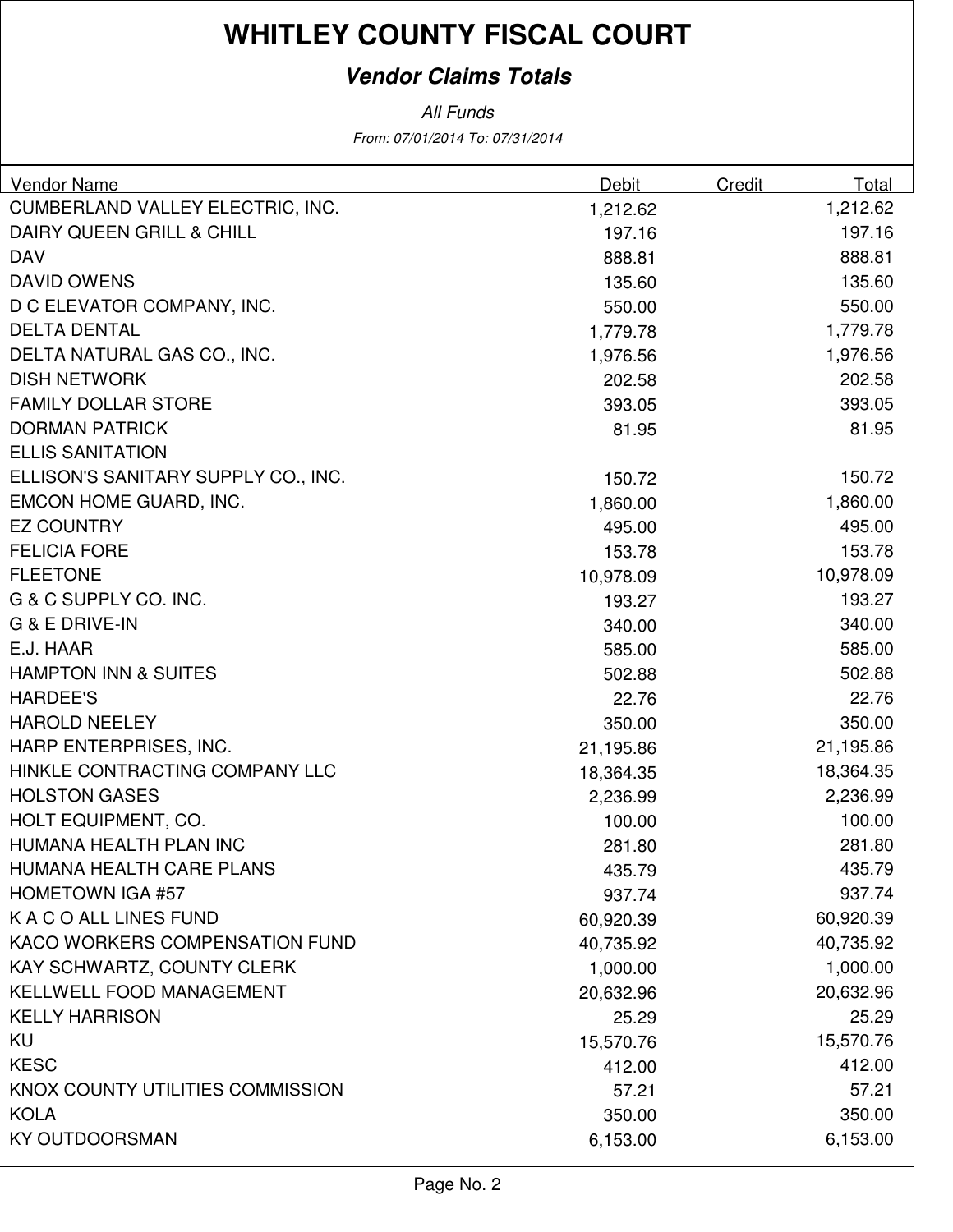### **Vendor Claims Totals**

From: 07/01/2014 To: 07/31/2014 All Funds

| Vendor Name                         | <b>Debit</b> | Credit | Total     |
|-------------------------------------|--------------|--------|-----------|
| <b>LAUREL TERMITE CONTROL</b>       | 2,665.00     |        | 2,665.00  |
| LIDA J. POWERS                      | 656.58       |        | 656.58    |
| <b>LONDON RADIO SERVICE</b>         | 2,430.00     |        | 2,430.00  |
| <b>LYKINS OIL COMPANY</b>           | 15,178.58    |        | 15,178.58 |
| <b>LYTTLE'S TELEPHONE</b>           | 260.00       |        | 260.00    |
| MAIDEN DRUG CO.                     | 10.00        |        | 10.00     |
| MED TECH MEDICAL SERVICES LLC       | 881.70       |        | 881.70    |
| <b>MR B SCREEN PRINTING</b>         | 2,550.00     |        | 2,550.00  |
| <b>NEWS JOURNAL</b>                 | 1,640.26     |        | 1,640.26  |
| NI GOVERNMENT SERVICES, INC.        | 78.91        |        | 78.91     |
| <b>NORVEX SUPPLY</b>                | 1,646.28     |        | 1,646.28  |
| <b>OWENS AUTO PARTS</b>             | 333.34       |        | 333.34    |
| PALMETTO GBA-RAILROAD MEDICARE      | 8.59         |        | 8.59      |
| PATTERSON CREEK VFD                 | 200.00       |        | 200.00    |
| POFF CARTING SERVICE                | 2,538.64     |        | 2,538.64  |
| PREFERRED LAB SERVICE               | 950.00       |        | 950.00    |
| <b>QUALITY CARE AUTO SERVICE</b>    | 13,127.99    |        | 13,127.99 |
| <b>QUILL CORPORATION</b>            | 963.19       |        | 963.19    |
| <b>RALEIGH MEADORS</b>              | 16,900.00    |        | 16,900.00 |
| REM COMPANY, INC.                   | 508.82       |        | 508.82    |
| <b>REPUBLIC BANK &amp; TRUST CO</b> | 35,328.39    |        | 35,328.39 |
| SOUTHEAST APPARATUS, LLC            | 294.27       |        | 294.27    |
| SENIOR CITIZENS OF WHITLEY COUNTY   | 5,000.00     |        | 5,000.00  |
| <b>J.A. SEXAUER</b>                 | 53.15        |        | 53.15     |
| SIMPLEX TIME RECORDER CO.           |              |        |           |
| SIMPLEX GRINNELL LP                 | 1,790.00     |        | 1,790.00  |
| <b>SKY EMERGENCY EQUIPMENT</b>      | 298.15       |        | 298.15    |
| <b>SMITH'S AUTO SERVICE</b>         | 3,444.53     |        | 3,444.53  |
| SOUTHEASTERN EMERGENCY EQUIP.       | 977.23       |        | 977.23    |
| SOUTHERN HEALTH PARTNERS            | 20,322.00    |        | 20,322.00 |
| STERICYCLE, INC.                    | 13.49        |        | 13.49     |
| <b>SUPERIOR PROTECTION</b>          | 380.25       |        | 380.25    |
| <b>SUTTONS KWIK WASH</b>            | 54.50        |        | 54.50     |
| <b>TEKS WORK</b>                    | 1,270.00     |        | 1,270.00  |
| TIME WARNER CABLE                   | 790.16       |        | 790.16    |
| 2 GETON NET, INC.                   | 399.95       |        | 399.95    |
| UNIFORMS 4 ALL, INC.                | 116.98       |        | 116.98    |
| UNIVERSITY OF THE CUMBERLANDS       | 500.00       |        | 500.00    |
| <b>US BANK</b>                      |              |        |           |